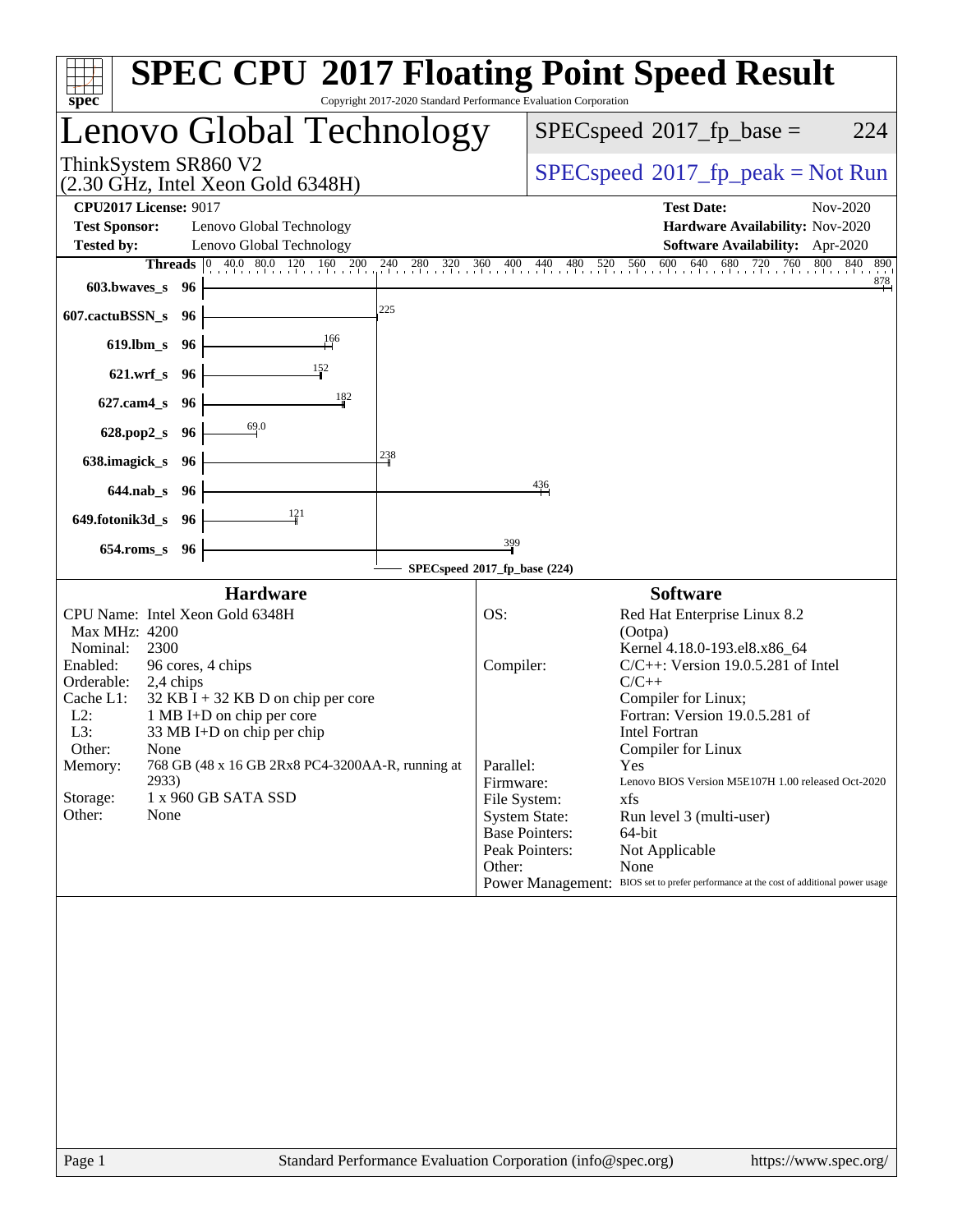

# Lenovo Global Technology

 $SPECspeed^{\circledcirc}2017_fp\_base = 224$  $SPECspeed^{\circledcirc}2017_fp\_base = 224$ 

(2.30 GHz, Intel Xeon Gold 6348H)

ThinkSystem SR860 V2 [SPECspeed](http://www.spec.org/auto/cpu2017/Docs/result-fields.html#SPECspeed2017fppeak)[2017\\_fp\\_peak = N](http://www.spec.org/auto/cpu2017/Docs/result-fields.html#SPECspeed2017fppeak)ot Run

**[Test Sponsor:](http://www.spec.org/auto/cpu2017/Docs/result-fields.html#TestSponsor)** Lenovo Global Technology **[Hardware Availability:](http://www.spec.org/auto/cpu2017/Docs/result-fields.html#HardwareAvailability)** Nov-2020 **[Tested by:](http://www.spec.org/auto/cpu2017/Docs/result-fields.html#Testedby)** Lenovo Global Technology **[Software Availability:](http://www.spec.org/auto/cpu2017/Docs/result-fields.html#SoftwareAvailability)** Apr-2020

**[CPU2017 License:](http://www.spec.org/auto/cpu2017/Docs/result-fields.html#CPU2017License)** 9017 **[Test Date:](http://www.spec.org/auto/cpu2017/Docs/result-fields.html#TestDate)** Nov-2020

#### **[Results Table](http://www.spec.org/auto/cpu2017/Docs/result-fields.html#ResultsTable)**

|                                               | <b>Base</b>                 |                |       |                |            | <b>Peak</b>    |       |                |                |              |                |              |                |              |
|-----------------------------------------------|-----------------------------|----------------|-------|----------------|------------|----------------|-------|----------------|----------------|--------------|----------------|--------------|----------------|--------------|
| <b>Benchmark</b>                              | <b>Threads</b>              | <b>Seconds</b> | Ratio | <b>Seconds</b> | Ratio      | <b>Seconds</b> | Ratio | <b>Threads</b> | <b>Seconds</b> | <b>Ratio</b> | <b>Seconds</b> | <b>Ratio</b> | <b>Seconds</b> | <b>Ratio</b> |
| 603.bwayes s                                  | 96                          | 66.4           | 888   | 67.2           | 878        | 67.2           | 878   |                |                |              |                |              |                |              |
| 607.cactuBSSN s                               | 96                          | 74.2           | 225   | 74.4           | 224        | 74.1           | 225   |                |                |              |                |              |                |              |
| $619.1$ bm s                                  | 96                          | 33.4           | 157   | 31.4           | 167        | 31.5           | 166   |                |                |              |                |              |                |              |
| $621.wrf$ s                                   | 96                          | 87.1           | 152   | 87.7           | 151        | 86.6           | 153   |                |                |              |                |              |                |              |
| $627$ .cam4 s                                 | 96                          | 48.8           | 182   | 49.4           | 179        | 48.6           | 183   |                |                |              |                |              |                |              |
| $628.pop2_s$                                  | 96                          | 172            | 69.0  | 172            | 69.2       | 173            | 68.6  |                |                |              |                |              |                |              |
| 638.imagick_s                                 | 96                          | 60.0           | 240   | 60.5           | 238        | 60.6           | 238   |                |                |              |                |              |                |              |
| $644$ .nab s                                  | 96                          | 39.2           | 446   | 40.1           | 436        | 40.1           | 436   |                |                |              |                |              |                |              |
| 649.fotonik3d s                               | 96                          | 75.1           | 121   | 75.4           | <u>121</u> | 76.4           | 119   |                |                |              |                |              |                |              |
| $654$ .roms s                                 | 96                          | 39.6           | 397   | 39.5           | 399        | 39.4           | 400   |                |                |              |                |              |                |              |
|                                               | $SPECspeed*2017_fp\_base =$ |                | 224   |                |            |                |       |                |                |              |                |              |                |              |
| $SPECspeed*2017_fp\_peak =$<br><b>Not Run</b> |                             |                |       |                |            |                |       |                |                |              |                |              |                |              |

Results appear in the [order in which they were run.](http://www.spec.org/auto/cpu2017/Docs/result-fields.html#RunOrder) Bold underlined text [indicates a median measurement](http://www.spec.org/auto/cpu2017/Docs/result-fields.html#Median).

#### **[Operating System Notes](http://www.spec.org/auto/cpu2017/Docs/result-fields.html#OperatingSystemNotes)**

Stack size set to unlimited using "ulimit -s unlimited"

#### **[Environment Variables Notes](http://www.spec.org/auto/cpu2017/Docs/result-fields.html#EnvironmentVariablesNotes)**

Environment variables set by runcpu before the start of the run: KMP\_AFFINITY = "granularity=fine,compact" LD\_LIBRARY\_PATH = "/home/cpu2017-1.1.0-ic19.0u5-2/lib/intel64" OMP\_STACKSIZE = "192M"

#### **[General Notes](http://www.spec.org/auto/cpu2017/Docs/result-fields.html#GeneralNotes)**

 Binaries compiled on a system with 1x Intel Core i9-9900K CPU + 64GB RAM memory using Redhat Enterprise Linux 8.0 Transparent Huge Pages disabled by default echo never > /sys/kernel/mm/transparent\_hugepage/enabled echo never > /sys/kernel/mm/transparent\_hugepage/defrag Prior to runcpu invocation Filesystem page cache synced and cleared with: sync; echo 3> /proc/sys/vm/drop\_caches NA: The test sponsor attests, as of date of publication, that CVE-2017-5754 (Meltdown) is mitigated in the system as tested and documented. Yes: The test sponsor attests, as of date of publication, that CVE-2017-5753 (Spectre variant 1) is mitigated in the system as tested and documented. Yes: The test sponsor attests, as of date of publication, that CVE-2017-5715 (Spectre variant 2) is mitigated in the system as tested and documented.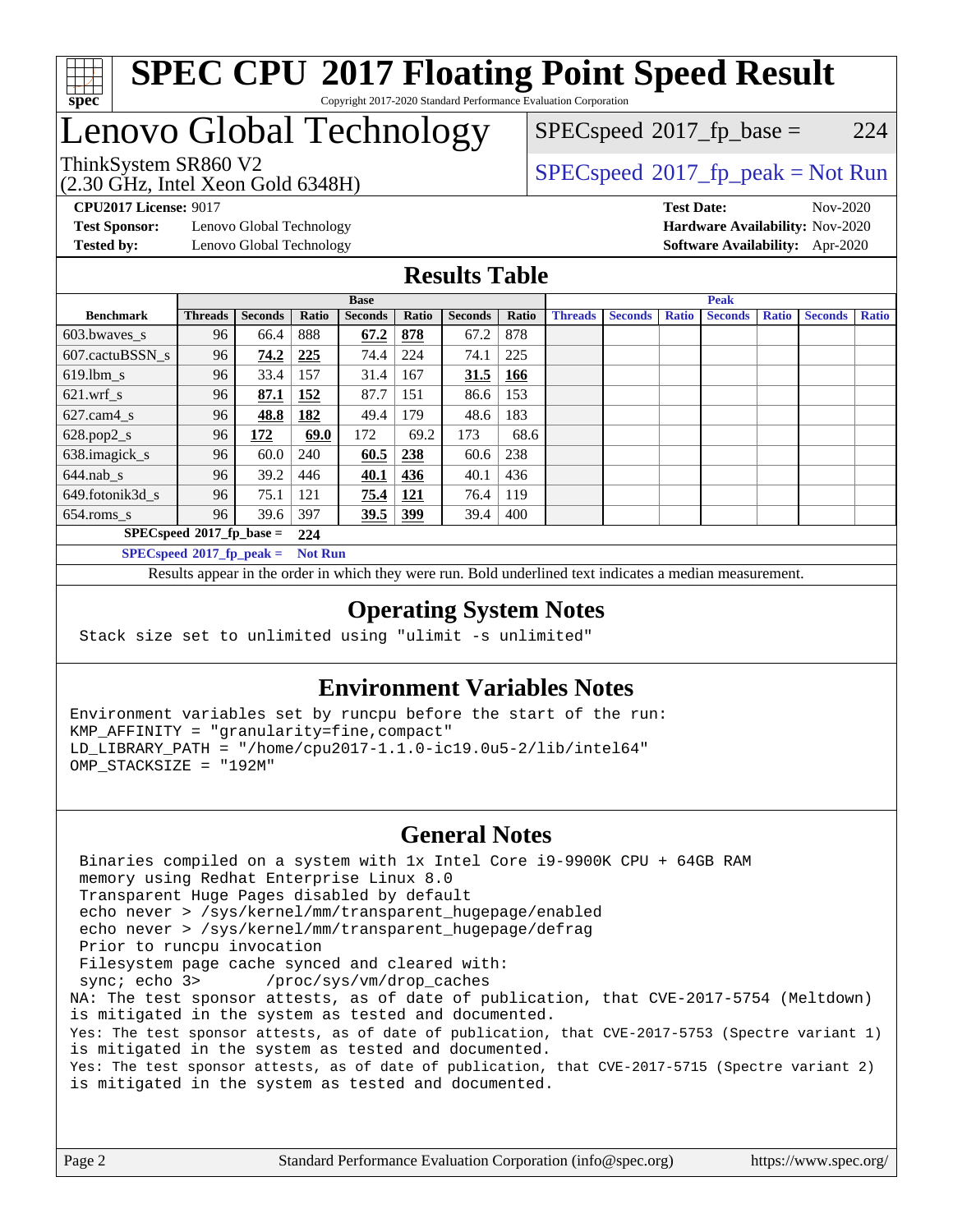| <b>SPEC CPU®2017 Floating Point Speed Result</b><br>Copyright 2017-2020 Standard Performance Evaluation Corporation<br>spec <sup>®</sup>        |                                                                                                                                                                                              |                                                                                                                                                                                                                                                                                                                                                                                                                                                                                                                                                                               |                          |  |  |                                     |                                                                    |          |
|-------------------------------------------------------------------------------------------------------------------------------------------------|----------------------------------------------------------------------------------------------------------------------------------------------------------------------------------------------|-------------------------------------------------------------------------------------------------------------------------------------------------------------------------------------------------------------------------------------------------------------------------------------------------------------------------------------------------------------------------------------------------------------------------------------------------------------------------------------------------------------------------------------------------------------------------------|--------------------------|--|--|-------------------------------------|--------------------------------------------------------------------|----------|
|                                                                                                                                                 |                                                                                                                                                                                              | Lenovo Global Technology                                                                                                                                                                                                                                                                                                                                                                                                                                                                                                                                                      |                          |  |  | $SPEC speed^{\circ}2017$ _fp_base = |                                                                    | 224      |
| ThinkSystem SR860 V2                                                                                                                            | (2.30 GHz, Intel Xeon Gold 6348H)                                                                                                                                                            |                                                                                                                                                                                                                                                                                                                                                                                                                                                                                                                                                                               |                          |  |  |                                     | $SPEC speed^{\circ}2017\_fp\_peak = Not Run$                       |          |
| <b>CPU2017 License: 9017</b><br><b>Test Sponsor:</b><br><b>Tested by:</b>                                                                       | Lenovo Global Technology<br>Lenovo Global Technology                                                                                                                                         |                                                                                                                                                                                                                                                                                                                                                                                                                                                                                                                                                                               |                          |  |  | <b>Test Date:</b>                   | Hardware Availability: Nov-2020<br>Software Availability: Apr-2020 | Nov-2020 |
|                                                                                                                                                 |                                                                                                                                                                                              |                                                                                                                                                                                                                                                                                                                                                                                                                                                                                                                                                                               | <b>Platform Notes</b>    |  |  |                                     |                                                                    |          |
| BIOS configuration:                                                                                                                             | MONITOR/MWAIT set to Enabled<br>Hyper-Threading set to Disabled<br>Adjacent Cache Prefetch set to Disabled                                                                                   | Choose Operating Mode set to Maximum Performance and then set it to Custom Mode<br>Sysinfo program /home/cpu2017-1.1.0-ic19.0u5-2/bin/sysinfo<br>Rev: r6365 of 2019-08-21 295195f888a3d7edble6e46a485a0011                                                                                                                                                                                                                                                                                                                                                                    |                          |  |  |                                     |                                                                    |          |
|                                                                                                                                                 |                                                                                                                                                                                              | running on localhost.localdomain Tue Nov 24 00:07:51 2020                                                                                                                                                                                                                                                                                                                                                                                                                                                                                                                     |                          |  |  |                                     |                                                                    |          |
|                                                                                                                                                 |                                                                                                                                                                                              | SUT (System Under Test) info as seen by some common utilities.<br>For more information on this section, see<br>https://www.spec.org/cpu2017/Docs/config.html#sysinfo                                                                                                                                                                                                                                                                                                                                                                                                          |                          |  |  |                                     |                                                                    |          |
| 4                                                                                                                                               | "physical id"s (chips)<br>96 "processors"<br>cpu cores : 24<br>siblings : 24                                                                                                                 | model name: $Intel(R)$ Xeon $(R)$ Gold 6348H CPU @ 2.30GHz<br>cores, siblings (Caution: counting these is hw and system dependent. The following<br>excerpts from /proc/cpuinfo might not be reliable. Use with caution.)<br>physical 0: cores 0 1 2 3 4 5 8 9 10 11 12 13 16 17 18 19 20 21 24 25 26 27 28 29<br>physical 1: cores 0 1 2 3 4 5 8 9 10 11 12 13 16 17 18 19 20 21 24 25 26 27 28 29<br>physical 2: cores 0 1 2 3 4 5 8 9 10 11 12 13 16 17 18 19 20 21 24 25 26 27 28 29<br>physical 3: cores 0 1 2 3 4 5 8 9 10 11 12 13 16 17 18 19 20 21 24 25 26 27 28 29 |                          |  |  |                                     |                                                                    |          |
| From 1scpu:<br>Byte Order:<br>CPU(s):<br>Socket(s):<br>Vendor ID:<br>CPU family:<br>Model:<br>Model name:<br>Stepping:<br>CPU MHz:<br>BogoMIPS: | Architecture:<br>$CPU$ op-mode( $s$ ):<br>On-line CPU(s) list: $0-95$<br>$Thread(s)$ per core:<br>Core(s) per socket:<br>NUMA $node(s)$ :<br>CPU max MHz:<br>CPU min MHz:<br>Virtualization: | x86_64<br>$32$ -bit, $64$ -bit<br>Little Endian<br>96<br>$\mathbf{1}$<br>24<br>4<br>4<br>GenuineIntel<br>6<br>85<br>$Intel(R) Xeon(R) Gold 6348H CPU @ 2.30GHz$<br>11<br>2418.730<br>4200.0000<br>1000.0000<br>4600.00<br>$VT - x$                                                                                                                                                                                                                                                                                                                                            |                          |  |  |                                     |                                                                    |          |
|                                                                                                                                                 |                                                                                                                                                                                              |                                                                                                                                                                                                                                                                                                                                                                                                                                                                                                                                                                               | (Continued on next page) |  |  |                                     |                                                                    |          |
| Page 3                                                                                                                                          |                                                                                                                                                                                              | Standard Performance Evaluation Corporation (info@spec.org)                                                                                                                                                                                                                                                                                                                                                                                                                                                                                                                   |                          |  |  |                                     | https://www.spec.org/                                              |          |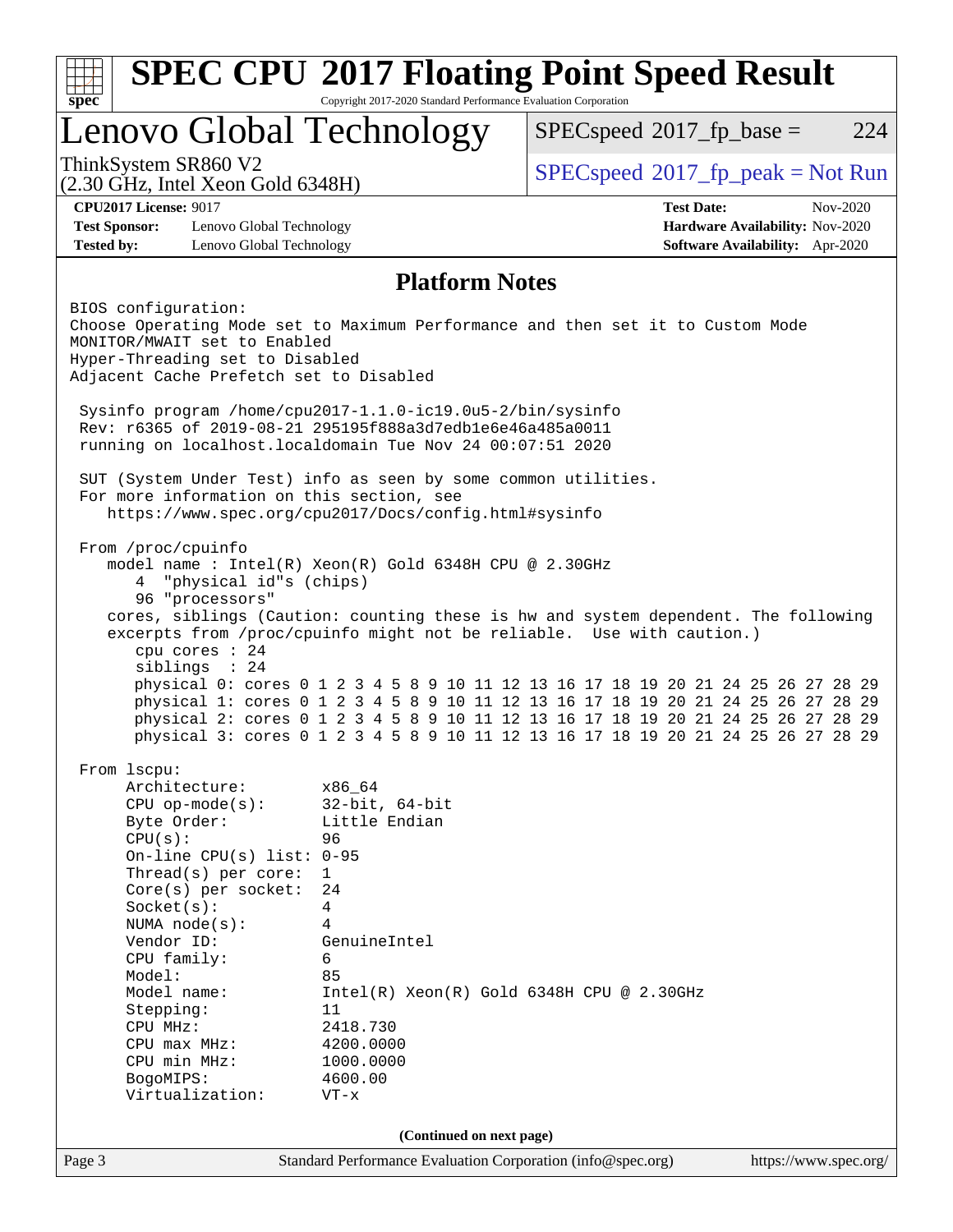

Lenovo Global Technology

 $SPEC speed^{\circ}2017\_fp\_base = 224$ 

(2.30 GHz, Intel Xeon Gold 6348H)

ThinkSystem SR860 V2<br>  $\begin{array}{c}\n\text{SPEC speed} \text{?}2017\_fp\_peak = Not Run \\
\text{SPEC speed} \text{?}2017\_fp\_peak = Not Run\n\end{array}$ 

**[CPU2017 License:](http://www.spec.org/auto/cpu2017/Docs/result-fields.html#CPU2017License)** 9017 **[Test Date:](http://www.spec.org/auto/cpu2017/Docs/result-fields.html#TestDate)** Nov-2020

**[Test Sponsor:](http://www.spec.org/auto/cpu2017/Docs/result-fields.html#TestSponsor)** Lenovo Global Technology **[Hardware Availability:](http://www.spec.org/auto/cpu2017/Docs/result-fields.html#HardwareAvailability)** Nov-2020 **[Tested by:](http://www.spec.org/auto/cpu2017/Docs/result-fields.html#Testedby)** Lenovo Global Technology **[Software Availability:](http://www.spec.org/auto/cpu2017/Docs/result-fields.html#SoftwareAvailability)** Apr-2020

#### **[Platform Notes \(Continued\)](http://www.spec.org/auto/cpu2017/Docs/result-fields.html#PlatformNotes)**

| L1d cache:   |                         | 32K                      |
|--------------|-------------------------|--------------------------|
| $L1i$ cache: |                         | 32K                      |
| $L2$ cache:  |                         | 1024K                    |
| $L3$ cache:  |                         | 33792K                   |
|              | NUMA node0 CPU(s):      | $0 - 23$                 |
|              | NUMA $node1$ $CPU(s)$ : | $24 - 47$                |
|              | NUMA $node2$ $CPU(s)$ : | $48 - 71$                |
|              | NUMA node3 CPU(s):      | $72 - 95$                |
|              |                         | $\overline{\phantom{0}}$ |

Flags: fpu vme de pse tsc msr pae mce cx8 apic sep mtrr pge mca cmov pat pse36 clflush dts acpi mmx fxsr sse sse2 ss ht tm pbe syscall nx pdpe1gb rdtscp lm constant\_tsc art arch\_perfmon pebs bts rep\_good nopl xtopology nonstop\_tsc cpuid aperfmperf pni pclmulqdq dtes64 monitor ds\_cpl vmx smx est tm2 ssse3 sdbg fma cx16 xtpr pdcm pcid dca sse4\_1 sse4\_2 x2apic movbe popcnt tsc\_deadline\_timer aes xsave avx f16c rdrand lahf\_lm abm 3dnowprefetch cpuid\_fault epb cat\_l3 cdp\_l3 invpcid\_single intel\_ppin ssbd mba ibrs ibpb stibp ibrs\_enhanced tpr\_shadow vnmi flexpriority ept vpid fsgsbase tsc\_adjust bmi1 hle avx2 smep bmi2 erms invpcid rtm cqm mpx rdt\_a avx512f avx512dq rdseed adx smap clflushopt clwb intel\_pt avx512cd avx512bw avx512vl xsaveopt xsavec xgetbv1 xsaves cqm\_llc cqm\_occup\_llc cqm\_mbm\_total cqm\_mbm\_local avx512\_bf16 dtherm ida arat pln pts pku ospke avx512\_vnni md\_clear flush\_l1d arch\_capabilities

 /proc/cpuinfo cache data cache size : 33792 KB

 From numactl --hardware WARNING: a numactl 'node' might or might not correspond to a physical chip. available: 4 nodes (0-3) node 0 cpus: 0 1 2 3 4 5 6 7 8 9 10 11 12 13 14 15 16 17 18 19 20 21 22 23 node 0 size: 193120 MB node 0 free: 192652 MB node 1 cpus: 24 25 26 27 28 29 30 31 32 33 34 35 36 37 38 39 40 41 42 43 44 45 46 47 node 1 size: 193503 MB node 1 free: 193203 MB node 2 cpus: 48 49 50 51 52 53 54 55 56 57 58 59 60 61 62 63 64 65 66 67 68 69 70 71 node 2 size: 193530 MB node 2 free: 193223 MB node 3 cpus: 72 73 74 75 76 77 78 79 80 81 82 83 84 85 86 87 88 89 90 91 92 93 94 95 node 3 size: 193530 MB node 3 free: 193332 MB node distances: node 0 1 2 3 0: 10 20 20 20 1: 20 10 20 20 2: 20 20 10 20 3: 20 20 20 10 From /proc/meminfo **(Continued on next page)**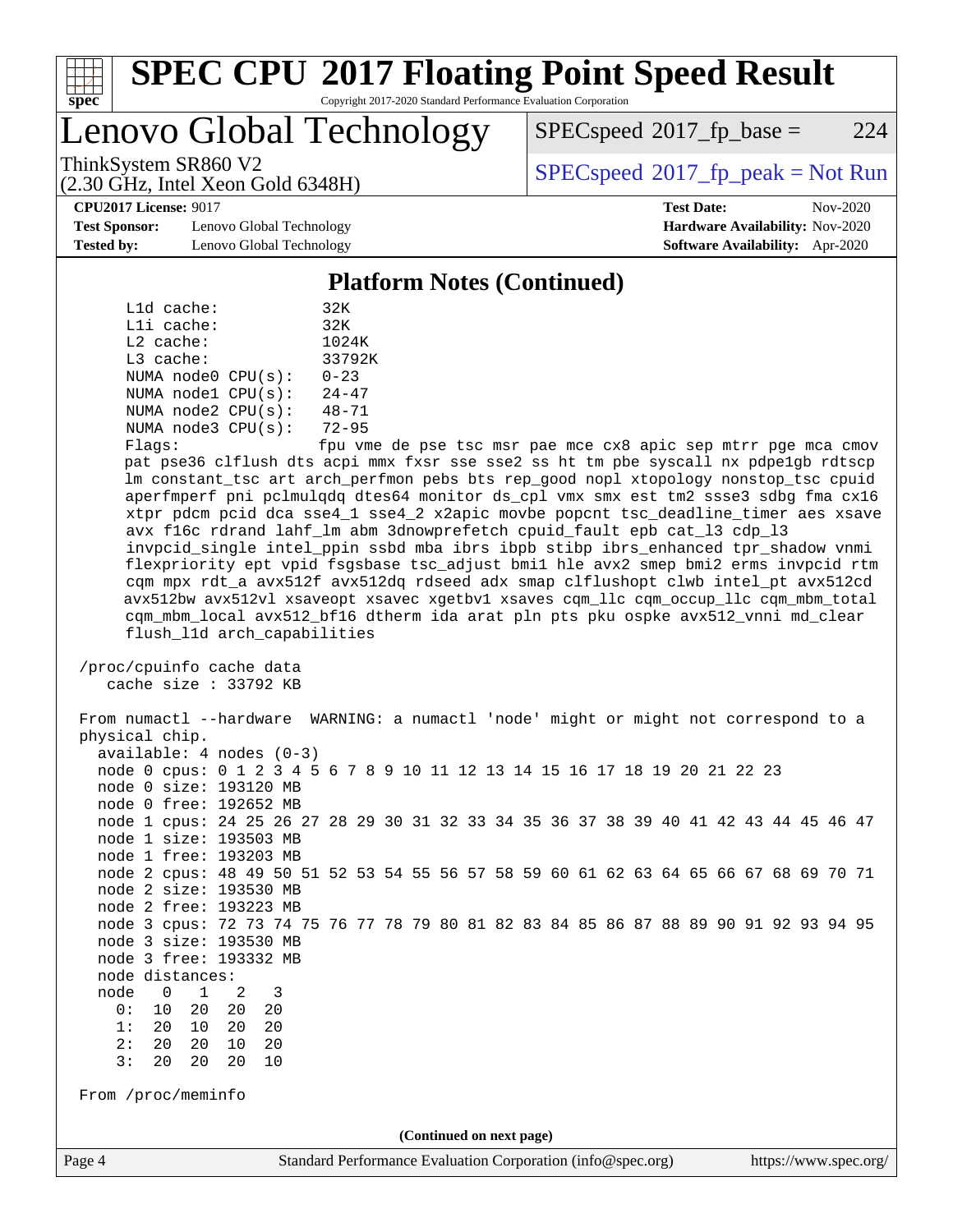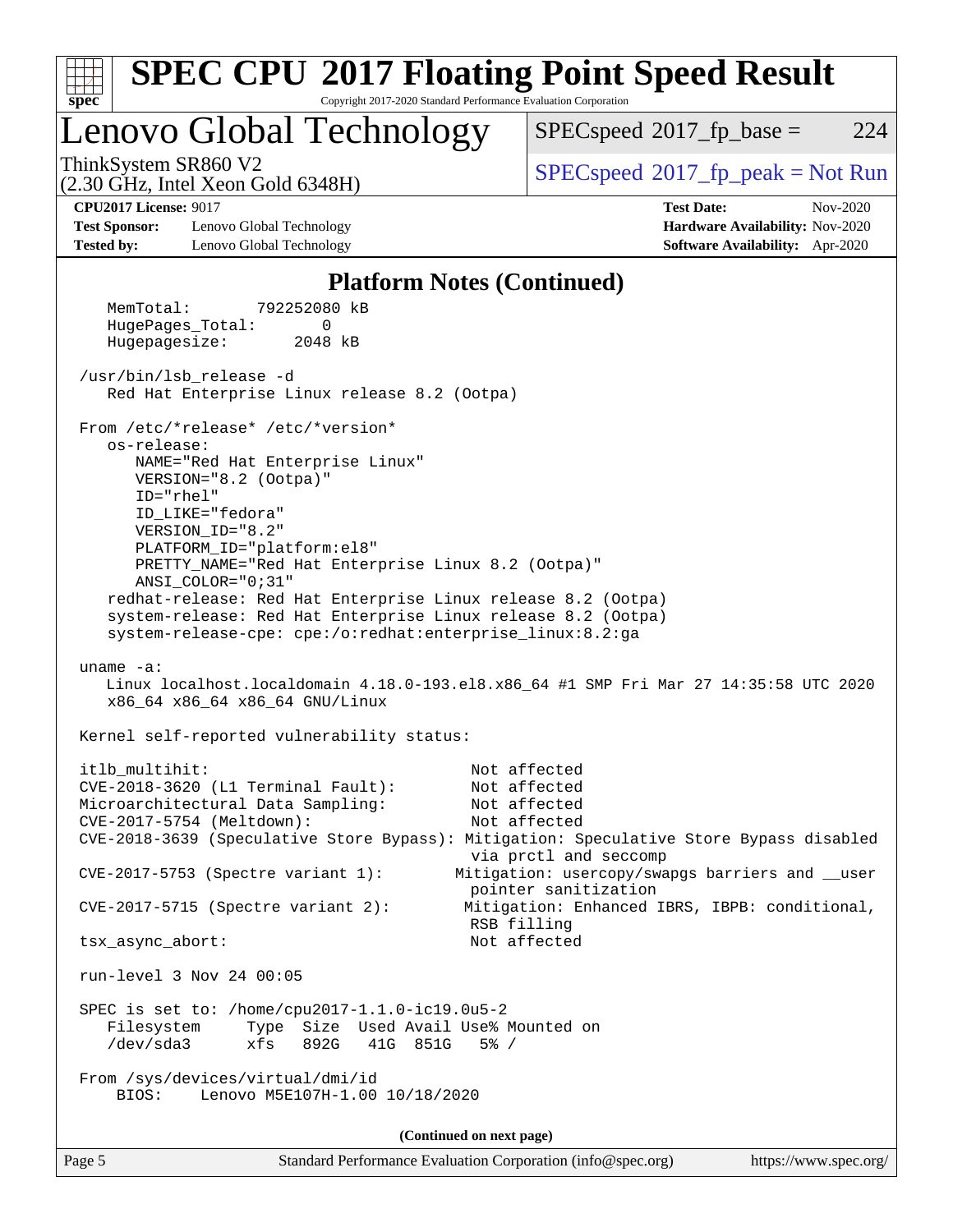

# **[SPEC CPU](http://www.spec.org/auto/cpu2017/Docs/result-fields.html#SPECCPU2017FloatingPointSpeedResult)[2017 Floating Point Speed Result](http://www.spec.org/auto/cpu2017/Docs/result-fields.html#SPECCPU2017FloatingPointSpeedResult)**

Copyright 2017-2020 Standard Performance Evaluation Corporation

Lenovo Global Technology

 $SPECspeed^{\circledcirc}2017_fp\_base = 224$  $SPECspeed^{\circledcirc}2017_fp\_base = 224$ 

(2.30 GHz, Intel Xeon Gold 6348H)

ThinkSystem SR860 V2 [SPECspeed](http://www.spec.org/auto/cpu2017/Docs/result-fields.html#SPECspeed2017fppeak)[2017\\_fp\\_peak = N](http://www.spec.org/auto/cpu2017/Docs/result-fields.html#SPECspeed2017fppeak)ot Run

**[CPU2017 License:](http://www.spec.org/auto/cpu2017/Docs/result-fields.html#CPU2017License)** 9017 **[Test Date:](http://www.spec.org/auto/cpu2017/Docs/result-fields.html#TestDate)** Nov-2020

**[Test Sponsor:](http://www.spec.org/auto/cpu2017/Docs/result-fields.html#TestSponsor)** Lenovo Global Technology **[Hardware Availability:](http://www.spec.org/auto/cpu2017/Docs/result-fields.html#HardwareAvailability)** Nov-2020 **[Tested by:](http://www.spec.org/auto/cpu2017/Docs/result-fields.html#Testedby)** Lenovo Global Technology **[Software Availability:](http://www.spec.org/auto/cpu2017/Docs/result-fields.html#SoftwareAvailability)** Apr-2020

#### **[Platform Notes \(Continued\)](http://www.spec.org/auto/cpu2017/Docs/result-fields.html#PlatformNotes)**

 Vendor: Lenovo Product: ThinkSystem SR860 V2 Product Family: ThinkSystem Serial: none

 Additional information from dmidecode follows. WARNING: Use caution when you interpret this section. The 'dmidecode' program reads system data which is "intended to allow hardware to be accurately determined", but the intent may not be met, as there are frequent changes to hardware, firmware, and the "DMTF SMBIOS" standard. Memory:

48x SK Hynix HMA82GR7CJR8N-XN 16 GB 2 rank 3200

 (End of data from sysinfo program) Memory on this system run at 2933 MHz due to CPU limitation.

#### **[Compiler Version Notes](http://www.spec.org/auto/cpu2017/Docs/result-fields.html#CompilerVersionNotes)**

| 619.1bm_s(base) 638.imagick_s(base) 644.nab_s(base)<br>C                                                                                                                                                                                                                                                                                                                                                                                                                                                                                                           |
|--------------------------------------------------------------------------------------------------------------------------------------------------------------------------------------------------------------------------------------------------------------------------------------------------------------------------------------------------------------------------------------------------------------------------------------------------------------------------------------------------------------------------------------------------------------------|
| Intel(R) C Intel(R) 64 Compiler for applications running on Intel(R) 64,<br>Version 19.0.5.281 Build 20190815<br>Copyright (C) 1985-2019 Intel Corporation. All rights reserved.                                                                                                                                                                                                                                                                                                                                                                                   |
|                                                                                                                                                                                                                                                                                                                                                                                                                                                                                                                                                                    |
| $C_{++}$ , C, Fortran   607. cactuBSSN $s(base)$                                                                                                                                                                                                                                                                                                                                                                                                                                                                                                                   |
| Intel(R) $C++$ Intel(R) 64 Compiler for applications running on Intel(R) 64,<br>Version 19.0.5.281 Build 20190815<br>Copyright (C) 1985-2019 Intel Corporation. All rights reserved.<br>Intel(R) C Intel(R) 64 Compiler for applications running on Intel(R) 64,<br>Version 19.0.5.281 Build 20190815<br>Copyright (C) 1985-2019 Intel Corporation. All rights reserved.<br>Intel(R) Fortran Intel(R) 64 Compiler for applications running on Intel(R)<br>64, Version 19.0.5.281 Build 20190815<br>Copyright (C) 1985-2019 Intel Corporation. All rights reserved. |
| Fortran (603.bwaves s(base) 649.fotonik3d s(base) 654.roms s(base)                                                                                                                                                                                                                                                                                                                                                                                                                                                                                                 |
| Intel(R) Fortran Intel(R) 64 Compiler for applications running on Intel(R)<br>64, Version 19.0.5.281 Build 20190815<br>Copyright (C) 1985-2019 Intel Corporation. All rights reserved.                                                                                                                                                                                                                                                                                                                                                                             |
| (Continued on next page)                                                                                                                                                                                                                                                                                                                                                                                                                                                                                                                                           |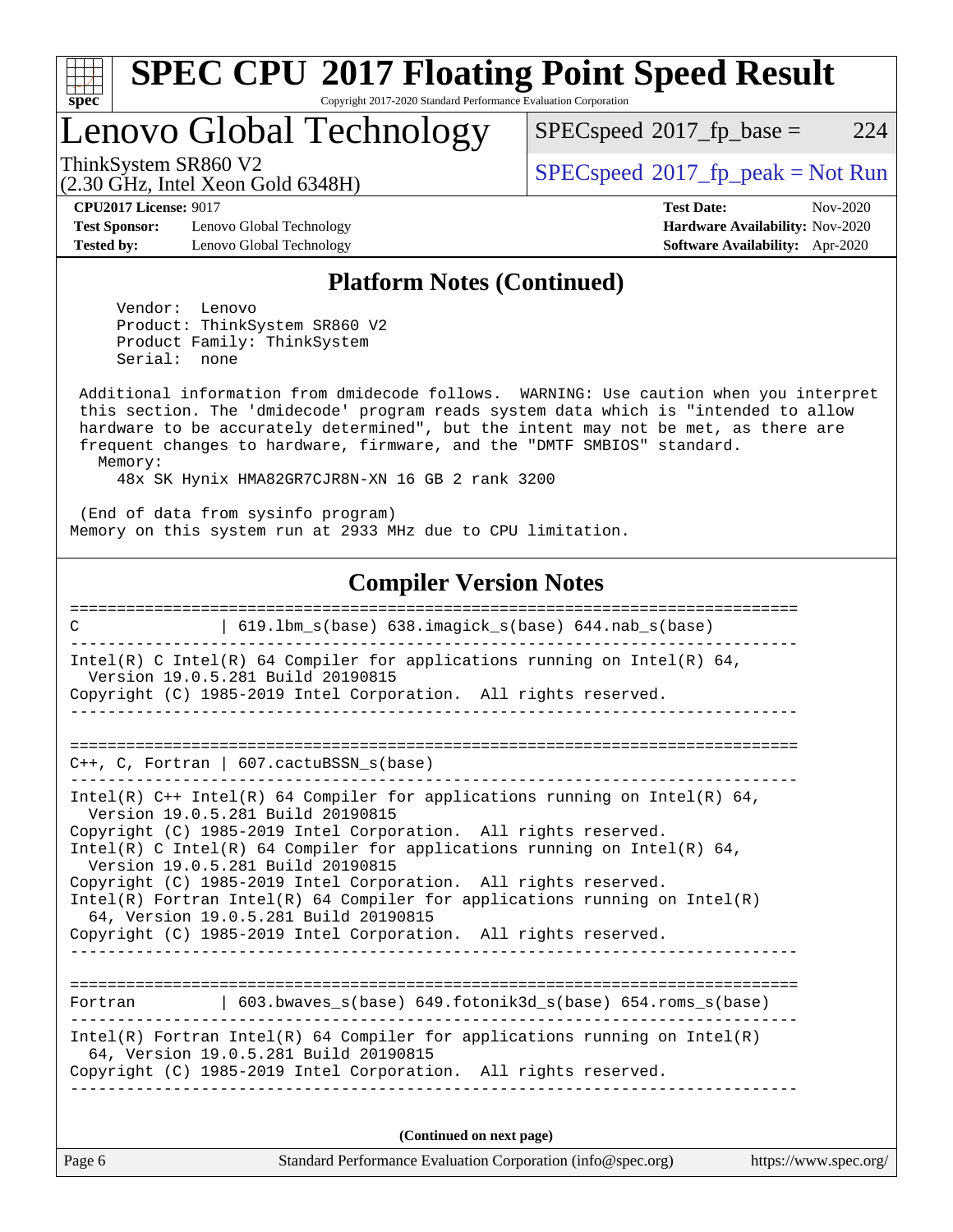

# Lenovo Global Technology

 $SPECspeed^{\circledcirc}2017_fp\_base = 224$  $SPECspeed^{\circledcirc}2017_fp\_base = 224$ 

(2.30 GHz, Intel Xeon Gold 6348H)

ThinkSystem SR860 V2<br>  $\begin{array}{c}\n\text{SPEC speed} \text{?}2017 \text{ fp\_peak} = \text{Not Run} \\
\text{SPEC speed} \text{?}2017 \text{ fp\_peak} = \text{Not Run} \\
\end{array}$ 

**[Test Sponsor:](http://www.spec.org/auto/cpu2017/Docs/result-fields.html#TestSponsor)** Lenovo Global Technology **[Hardware Availability:](http://www.spec.org/auto/cpu2017/Docs/result-fields.html#HardwareAvailability)** Nov-2020 **[Tested by:](http://www.spec.org/auto/cpu2017/Docs/result-fields.html#Testedby)** Lenovo Global Technology **[Software Availability:](http://www.spec.org/auto/cpu2017/Docs/result-fields.html#SoftwareAvailability)** Apr-2020

**[CPU2017 License:](http://www.spec.org/auto/cpu2017/Docs/result-fields.html#CPU2017License)** 9017 **[Test Date:](http://www.spec.org/auto/cpu2017/Docs/result-fields.html#TestDate)** Nov-2020

### **[Compiler Version Notes \(Continued\)](http://www.spec.org/auto/cpu2017/Docs/result-fields.html#CompilerVersionNotes)**

============================================================================== Fortran, C | 621.wrf\_s(base) 627.cam4\_s(base) 628.pop2\_s(base) ------------------------------------------------------------------------------ Intel(R) Fortran Intel(R) 64 Compiler for applications running on Intel(R) 64, Version 19.0.5.281 Build 20190815 Copyright (C) 1985-2019 Intel Corporation. All rights reserved. Intel(R) C Intel(R) 64 Compiler for applications running on Intel(R)  $64$ , Version 19.0.5.281 Build 20190815 Copyright (C) 1985-2019 Intel Corporation. All rights reserved. ------------------------------------------------------------------------------

# **[Base Compiler Invocation](http://www.spec.org/auto/cpu2017/Docs/result-fields.html#BaseCompilerInvocation)**

[C benchmarks](http://www.spec.org/auto/cpu2017/Docs/result-fields.html#Cbenchmarks):  $i$ cc

[Fortran benchmarks](http://www.spec.org/auto/cpu2017/Docs/result-fields.html#Fortranbenchmarks): [ifort](http://www.spec.org/cpu2017/results/res2020q4/cpu2017-20201207-24558.flags.html#user_FCbase_intel_ifort_8111460550e3ca792625aed983ce982f94888b8b503583aa7ba2b8303487b4d8a21a13e7191a45c5fd58ff318f48f9492884d4413fa793fd88dd292cad7027ca)

[Benchmarks using both Fortran and C](http://www.spec.org/auto/cpu2017/Docs/result-fields.html#BenchmarksusingbothFortranandC): [ifort](http://www.spec.org/cpu2017/results/res2020q4/cpu2017-20201207-24558.flags.html#user_CC_FCbase_intel_ifort_8111460550e3ca792625aed983ce982f94888b8b503583aa7ba2b8303487b4d8a21a13e7191a45c5fd58ff318f48f9492884d4413fa793fd88dd292cad7027ca) [icc](http://www.spec.org/cpu2017/results/res2020q4/cpu2017-20201207-24558.flags.html#user_CC_FCbase_intel_icc_66fc1ee009f7361af1fbd72ca7dcefbb700085f36577c54f309893dd4ec40d12360134090235512931783d35fd58c0460139e722d5067c5574d8eaf2b3e37e92)

[Benchmarks using Fortran, C, and C++:](http://www.spec.org/auto/cpu2017/Docs/result-fields.html#BenchmarksusingFortranCandCXX) [icpc](http://www.spec.org/cpu2017/results/res2020q4/cpu2017-20201207-24558.flags.html#user_CC_CXX_FCbase_intel_icpc_c510b6838c7f56d33e37e94d029a35b4a7bccf4766a728ee175e80a419847e808290a9b78be685c44ab727ea267ec2f070ec5dc83b407c0218cded6866a35d07) [icc](http://www.spec.org/cpu2017/results/res2020q4/cpu2017-20201207-24558.flags.html#user_CC_CXX_FCbase_intel_icc_66fc1ee009f7361af1fbd72ca7dcefbb700085f36577c54f309893dd4ec40d12360134090235512931783d35fd58c0460139e722d5067c5574d8eaf2b3e37e92) [ifort](http://www.spec.org/cpu2017/results/res2020q4/cpu2017-20201207-24558.flags.html#user_CC_CXX_FCbase_intel_ifort_8111460550e3ca792625aed983ce982f94888b8b503583aa7ba2b8303487b4d8a21a13e7191a45c5fd58ff318f48f9492884d4413fa793fd88dd292cad7027ca)

## **[Base Portability Flags](http://www.spec.org/auto/cpu2017/Docs/result-fields.html#BasePortabilityFlags)**

 603.bwaves\_s: [-DSPEC\\_LP64](http://www.spec.org/cpu2017/results/res2020q4/cpu2017-20201207-24558.flags.html#suite_basePORTABILITY603_bwaves_s_DSPEC_LP64) 607.cactuBSSN\_s: [-DSPEC\\_LP64](http://www.spec.org/cpu2017/results/res2020q4/cpu2017-20201207-24558.flags.html#suite_basePORTABILITY607_cactuBSSN_s_DSPEC_LP64) 619.lbm\_s: [-DSPEC\\_LP64](http://www.spec.org/cpu2017/results/res2020q4/cpu2017-20201207-24558.flags.html#suite_basePORTABILITY619_lbm_s_DSPEC_LP64) 621.wrf\_s: [-DSPEC\\_LP64](http://www.spec.org/cpu2017/results/res2020q4/cpu2017-20201207-24558.flags.html#suite_basePORTABILITY621_wrf_s_DSPEC_LP64) [-DSPEC\\_CASE\\_FLAG](http://www.spec.org/cpu2017/results/res2020q4/cpu2017-20201207-24558.flags.html#b621.wrf_s_baseCPORTABILITY_DSPEC_CASE_FLAG) [-convert big\\_endian](http://www.spec.org/cpu2017/results/res2020q4/cpu2017-20201207-24558.flags.html#user_baseFPORTABILITY621_wrf_s_convert_big_endian_c3194028bc08c63ac5d04de18c48ce6d347e4e562e8892b8bdbdc0214820426deb8554edfa529a3fb25a586e65a3d812c835984020483e7e73212c4d31a38223) 627.cam4\_s: [-DSPEC\\_LP64](http://www.spec.org/cpu2017/results/res2020q4/cpu2017-20201207-24558.flags.html#suite_basePORTABILITY627_cam4_s_DSPEC_LP64) [-DSPEC\\_CASE\\_FLAG](http://www.spec.org/cpu2017/results/res2020q4/cpu2017-20201207-24558.flags.html#b627.cam4_s_baseCPORTABILITY_DSPEC_CASE_FLAG) 628.pop2\_s: [-DSPEC\\_LP64](http://www.spec.org/cpu2017/results/res2020q4/cpu2017-20201207-24558.flags.html#suite_basePORTABILITY628_pop2_s_DSPEC_LP64) [-DSPEC\\_CASE\\_FLAG](http://www.spec.org/cpu2017/results/res2020q4/cpu2017-20201207-24558.flags.html#b628.pop2_s_baseCPORTABILITY_DSPEC_CASE_FLAG) [-convert big\\_endian](http://www.spec.org/cpu2017/results/res2020q4/cpu2017-20201207-24558.flags.html#user_baseFPORTABILITY628_pop2_s_convert_big_endian_c3194028bc08c63ac5d04de18c48ce6d347e4e562e8892b8bdbdc0214820426deb8554edfa529a3fb25a586e65a3d812c835984020483e7e73212c4d31a38223) [-assume byterecl](http://www.spec.org/cpu2017/results/res2020q4/cpu2017-20201207-24558.flags.html#user_baseFPORTABILITY628_pop2_s_assume_byterecl_7e47d18b9513cf18525430bbf0f2177aa9bf368bc7a059c09b2c06a34b53bd3447c950d3f8d6c70e3faf3a05c8557d66a5798b567902e8849adc142926523472) 638.imagick\_s: [-DSPEC\\_LP64](http://www.spec.org/cpu2017/results/res2020q4/cpu2017-20201207-24558.flags.html#suite_basePORTABILITY638_imagick_s_DSPEC_LP64) 644.nab\_s: [-DSPEC\\_LP64](http://www.spec.org/cpu2017/results/res2020q4/cpu2017-20201207-24558.flags.html#suite_basePORTABILITY644_nab_s_DSPEC_LP64) 649.fotonik3d\_s: [-DSPEC\\_LP64](http://www.spec.org/cpu2017/results/res2020q4/cpu2017-20201207-24558.flags.html#suite_basePORTABILITY649_fotonik3d_s_DSPEC_LP64) 654.roms\_s: [-DSPEC\\_LP64](http://www.spec.org/cpu2017/results/res2020q4/cpu2017-20201207-24558.flags.html#suite_basePORTABILITY654_roms_s_DSPEC_LP64)